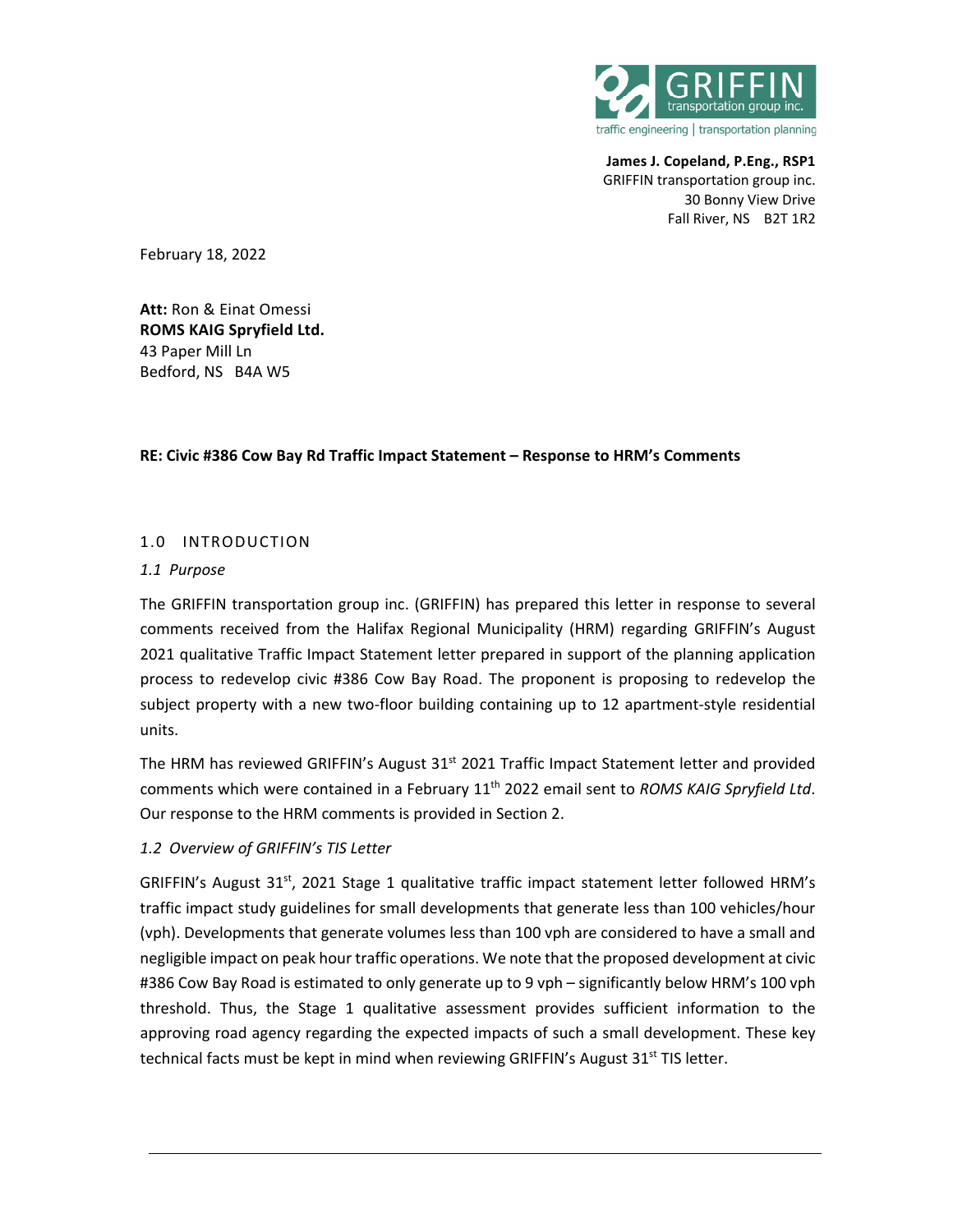

# 2.0 TRAFFIC IMPACT COMMENT RESPONSES

The HRM's February  $11<sup>th</sup>$  2022 email contains a summary of three (3) comments received from members of the public with traffic concerns associated with the proposed 12‐unit development. GRIFFIN has prepared our responses following the same sequential order as contained in the February 11<sup>th</sup> email.

# **Comment #1** – *What is the impact on traffic volumes of people working from home because in August 2021 lots of people were still working from home?*

**Response**: The GRIFFIN transportation group inc. has been gathering and monitoring traffic volume data throughout the Province's state of emergency from March 2020 to February 2022. During periods of time when public health and travel restrictions were most limiting, we observed relative reductions in traffic volumes in the range of 20‐30% ‐ depending on geographic location, the classification of roadway, and so forth. However, travel patterns appeared to show only minor reductions in traffic volumes of about 10% (or less) during periods of time with little to no travel restrictions and at times when employees were able to conduct in‐person work.

At the time of our site visit, in August 2021, the Provincial state of emergency was still in effect; however, this was a time when public health had some of the least restrictive measures in place. In order to provide some context, GRIFFIN reviewed historical traffic volume results – gathered using GPS tracking devices – from the month of August in 2019, 2020 and 2021. The comparative results of the temporal distribution of traffic volumes on HRM roadways contained in *Figure 1* clearly suggest that traffic flows in August 2021 were very similar to the flows experienced in August 2019 (i.e. pre‐pandemic). This key finding indicates that the field review conducted in August 2021 was representative of typical August conditions along Cow Bay Road. Thus, the findings, conclusions, and recommendations contained in GRIFFIN's Stage 1 qualitative assessment for civic #386 Cow Bay Road remain unchanged. **No further analysis is necessary**.

*This space intentionally left blank*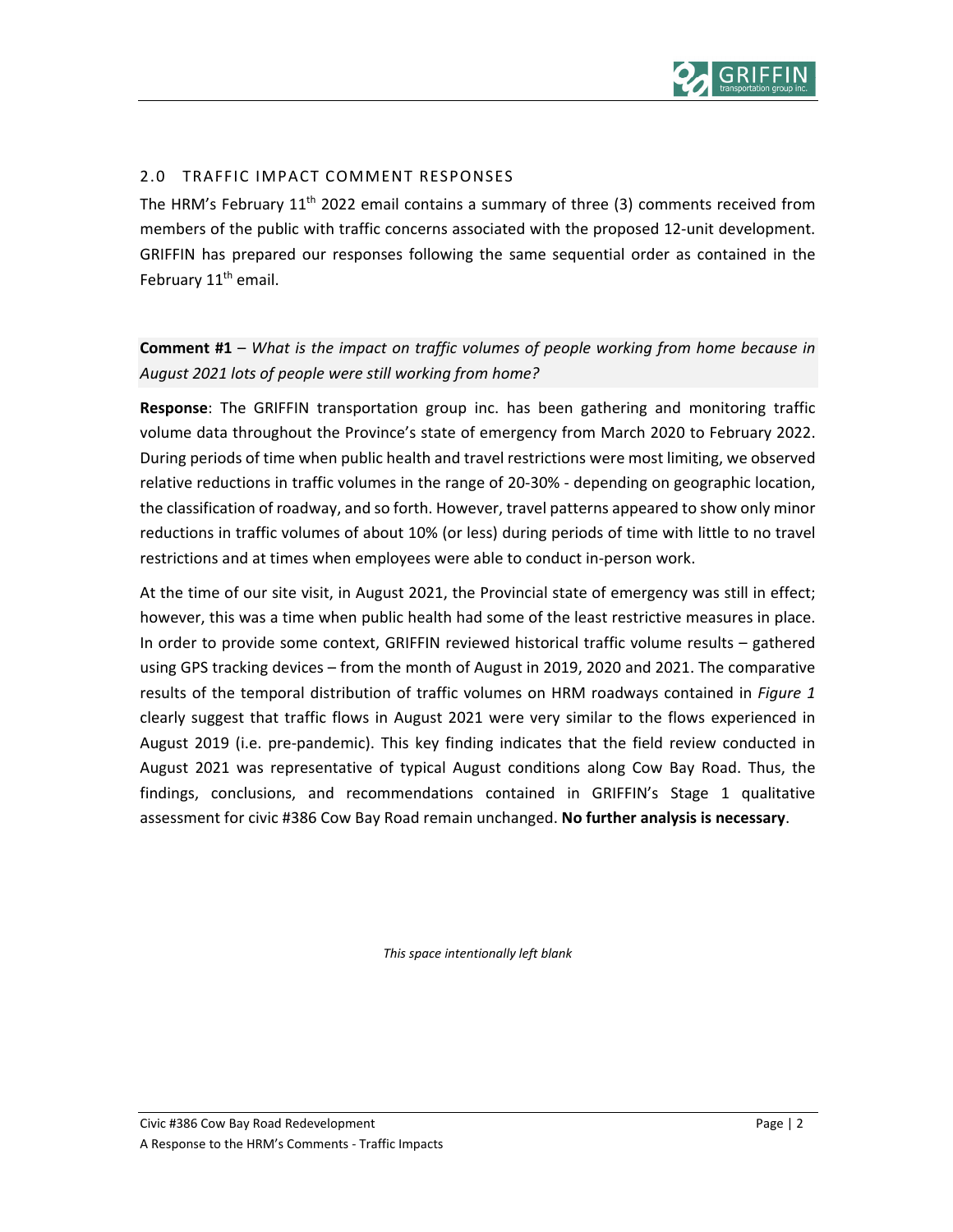



**Figure 1: Comparison of HRM Traffic Demand – August 2019 versus August 2021**

**Comment #2** – *Because the site visit was made during August when school was out for summer there was no traffic from the local high school; what is the impact on traffic volumes when school is in session? (Nearby Island View High at 1853 Caldwell Road has an enrolment of 556 students; the resident's concern is that several hundreds of students drive daily and these trips are not considered in the study).*

**Response**: We concur that the study area schools were not open or operational at the time of the site visit in August 2021. However, the findings, conclusions and recommendations contained in GRIFFIN's August  $31^{st}$  TIS letter would not be impacted by these conditions. Referring to page 3 of GRIFFIN's TIS letter, the capacity of Cow Bay Road is estimated to be at least 12,000 vpd while the August 2021 observed demand was estimated to be about 5,000 vpd. Thus, it was concluded there is residual capacity along the Cow Bay Road corridor to accommodate fluctuations in traffic volumes.

Hypothetically, if the opening of schools were to double the vehicle demand from August 2021 to September 2021 – a highly unlikely worst-case scenario – there would still be some residual corridor capacity available. Further, we refer to Table 4 (page 9) of GRIFFIN's letter which estimates the number of new vehicle trips added by the proposed development is equivalent to about one new car every 6‐10 minutes. Very small increases of this magnitude have an immeasurable impact traffic operations – regardless if schools are open. **Thus, no additional evaluation is required to address this concern.**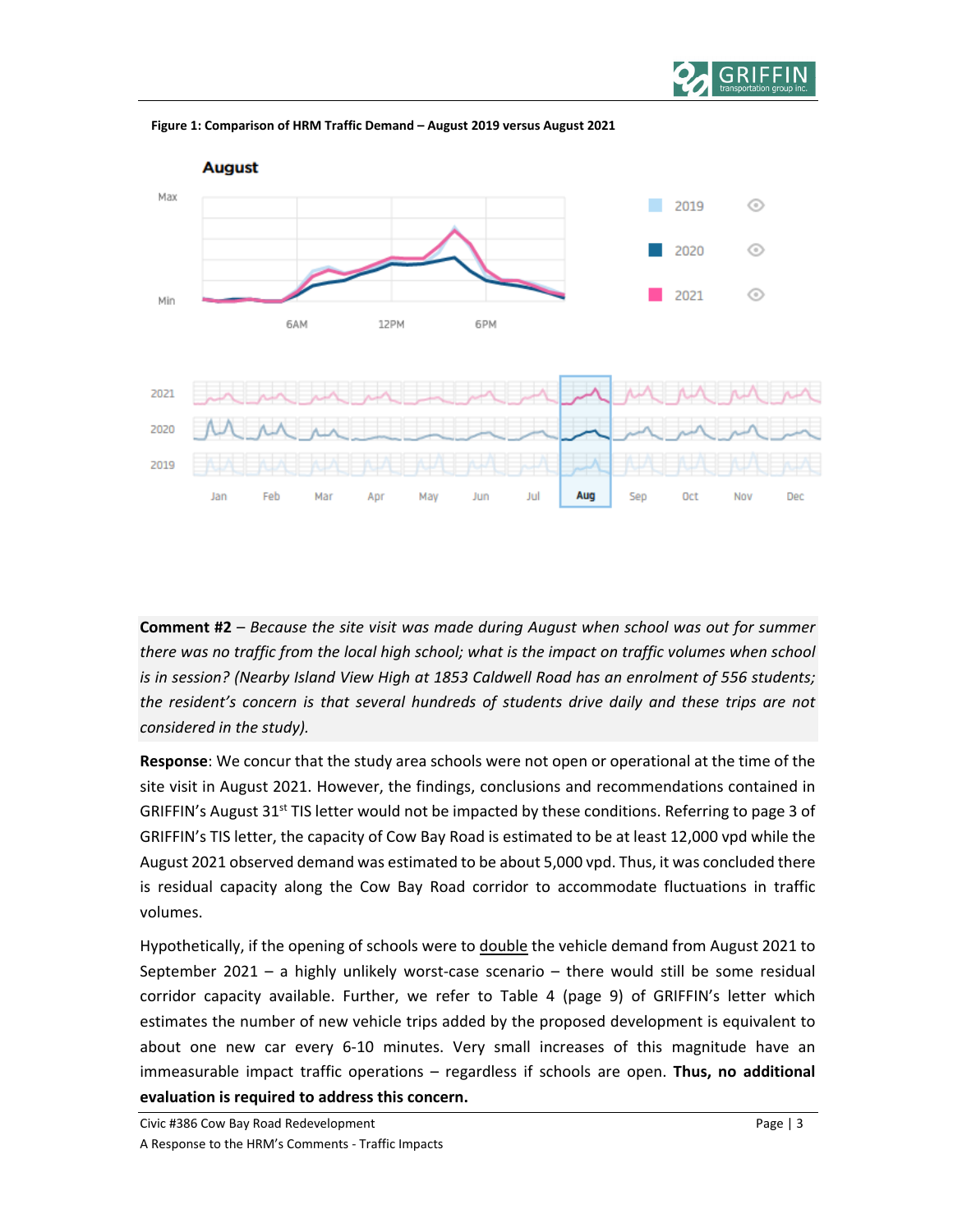

**Comment #3** – Has the study taken into account proposed residential developments that are to come online soon; two 60-unit multis just west of the intersection of Main Rd, Cow Bay Rd and Shore Rd and a growing number of single unit dwellings. I say singles as the resident lives on Forestgate Drive and has noted a nearby subdivision has 3‐4 more houses soon to be finished and there are a number of new single unit dwellings in her area.

**Response**: As noted above, GRIFFIN has followed HRM's traffic impact study guidelines in completing the Stage 1 traffic impact statement. These types of reviews are qualitative and accompany initial planning applications for small developments such as the one proposed for civic #386 Cow Bay Road. Should the road agency have concerns with future roadway capacity issues associated with the proposed development, adjacent developments, or any combination therefore, then a Stage 2 quantitative traffic impact study would be carried out. However, a Stage 2 study would only be carried out if the increase in traffic volumes exceeded the latest threshold value identified in HRM's TIS guidelines.

It should also be noted that any nearby residential developments of a notable size would normally be required by HRM to conduct their own separate / independent traffic impact assessment (either a Stage 1 and/or a Stage 2 assessment). It is through these independent and separate studies that any roadway capacity issues/concerns associated with adjacent developments would be identified.

Lastly, the comment also contains references to two specific residential developments, and we offer the following:

- 1. *Two 60‐unit Multi‐unit Buildings to the West*: Travel desire lines for this area of HRM are to/from the north and west along the Main Road corridor due to the fact the majority of employment, shopping and activity centres are located in this direction. Therefore, any residential development west of civic #386 is expected to have a very limited impact on the traffic volumes traveling along Cow Bay Road, at civic #386.
- 2. *Infill Detached Residential Units (R1's)*: Much like the proposed 12‐unit residential development at civic #386, any new traffic generated by small infill developments scattered throughout the area will only have a marginal impact on traffic volumes and operations on nearby streets and intersections.

**In conclusion, no additional evaluation is required to address this concern.**